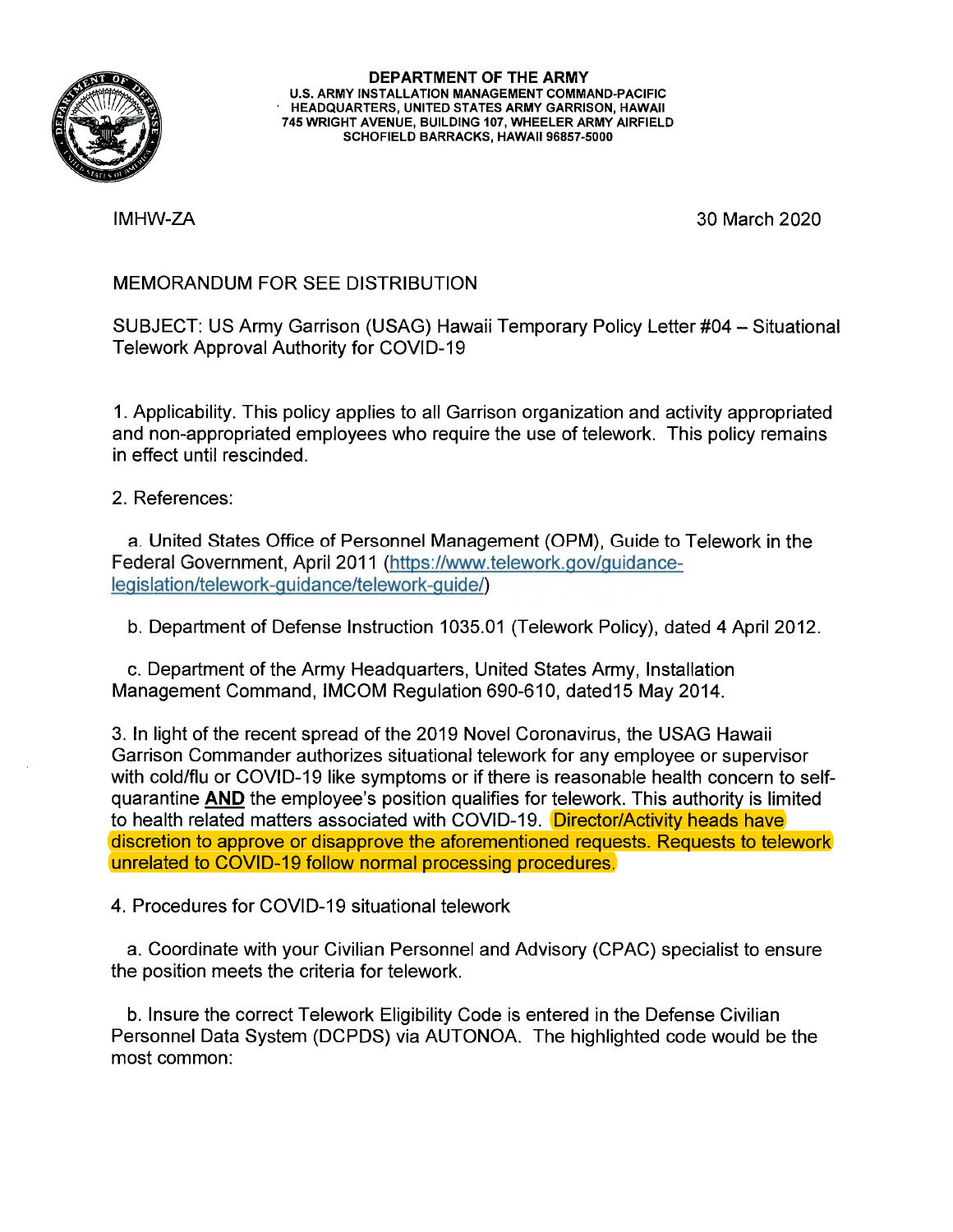SUBJECT: US Army Garrison (USAG) Hawaii Temporary Policy Letter #04 - Situational Telework Approval Authority for COVID-19

- YA001 Eligible for teleworking Situational Telework Approval Authority for COVID-19.
- YA002 Eligible for situational Telework only, including emergency and OPM prescribed "unscheduled Telework"

c. Insure the correct Telework Person Eligibility Code is entered in the Defense Civilian Personnel Data System (DCPDS) via AUTONOA. The highlighted code would be the most common:

- ER001 Employee is eligible for regular and recurring telework, including emergency and OPM prescribed "unscheduled telework."
- ES002 Employee is eligible for situational telework only, including emergency or similar events when unscheduled telework is prescribed.
- EM003 Employee is eligible to telework due to medical condition (reasonable accommodation).

d. Insure employee has a performance rating at the 3 level-equivalent or above. Employees who are not meeting performance standards, are being counseled or disciplined for leave abuse, or who have pending or current disciplinary or adverse actions may not be approved for telework.

e. Complete the OPM training for employees and managers. The training is at: https://www.telework.gov/training-resources/telework-training/

f. Complete DD Form 2946, DOD Telework Agreement.

g. Complete IMCOM Form 1-B, Telework Schedule Employee - Management Contact Agreement prior to the commencement of telework. **Attach this memo as your Garrison Commander approval.** 

h. Complete IMCOM Form 1-C, Telework Schedule Request and Approval Form. Employee completes and submits to the supervisor. **Attach this memo as your Garrison Commander approval.** 

i. Complete IMCOM Form 1-D, Supervisor - Employee Checklist Telework Program to ensure telework requirements are met and participating employees understand the policies and procedures of the Telework Program.

j. Complete IMCOM Form 1-E, Safety Checklist Employee Certification Telework Program. Employee completes and returns to supervisor within five calendar days of signing IMCOM Form 1-B and before teleworking from an alternative worksite.

k. Follow timekeeping instructions using enclosure 5 when recording time in the Automated Time Attendance and Production System (ATAAPS).